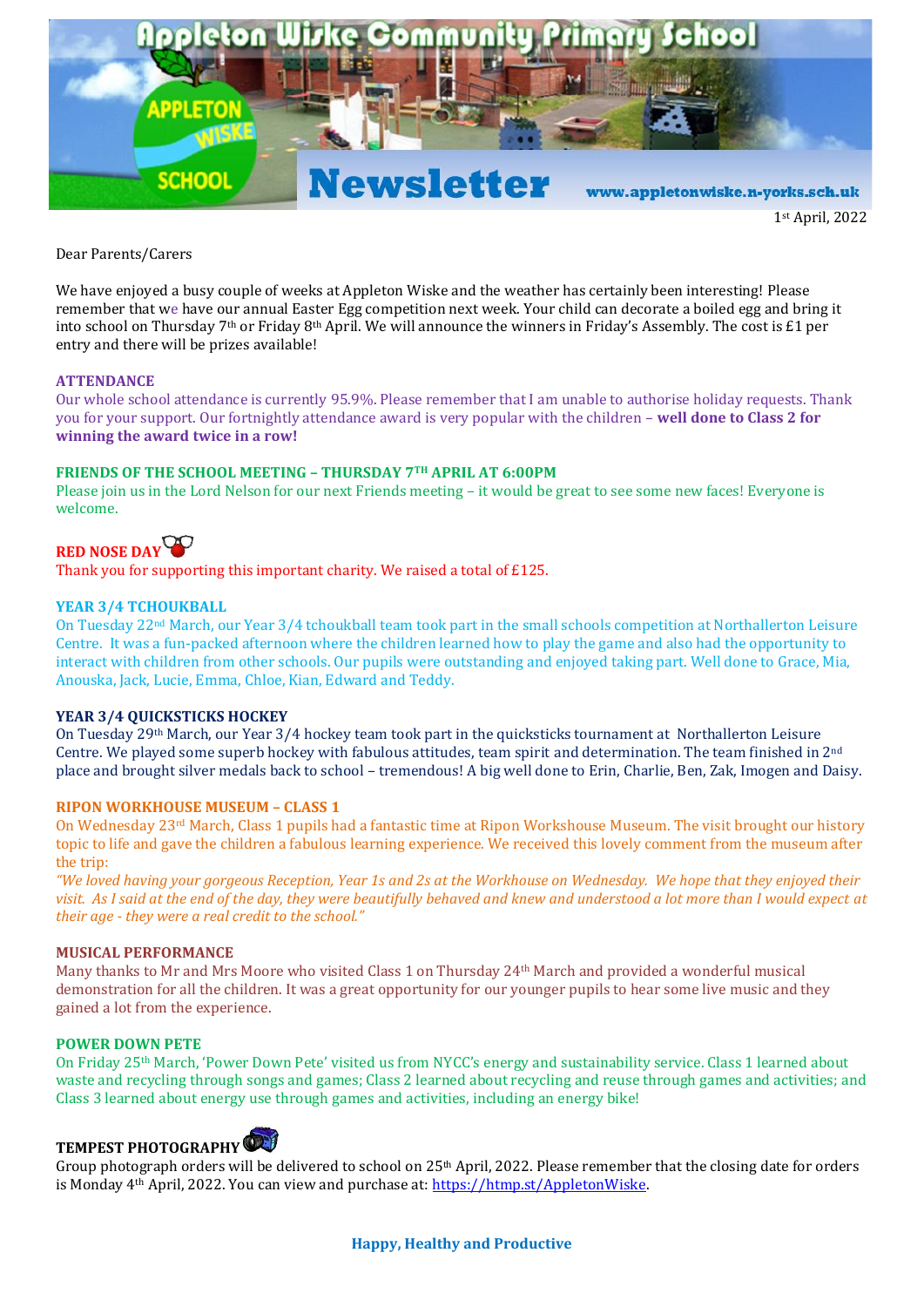## **YEAR 5/6 BEWERLEY PARK RESIDENTIAL**

The next instalment of £60 is due on or before 29th April, 2022. Thank You.

# **MAY FAYRE – FRIDAY 29TH APRIL AT 2:30PM**

Save the date for our May Fayre – visitors are welcome! Each class will be dancing around the May Pole and we may even attempt the Year 5/6 ribbon dance! The Friends of the School will be selling cream teas and there will be stalls organised by the children.

Have a great weekend and keep your fingers crossed for sunshine!

Yours faithfully

NCLarl

Mr N Clark Head Teacher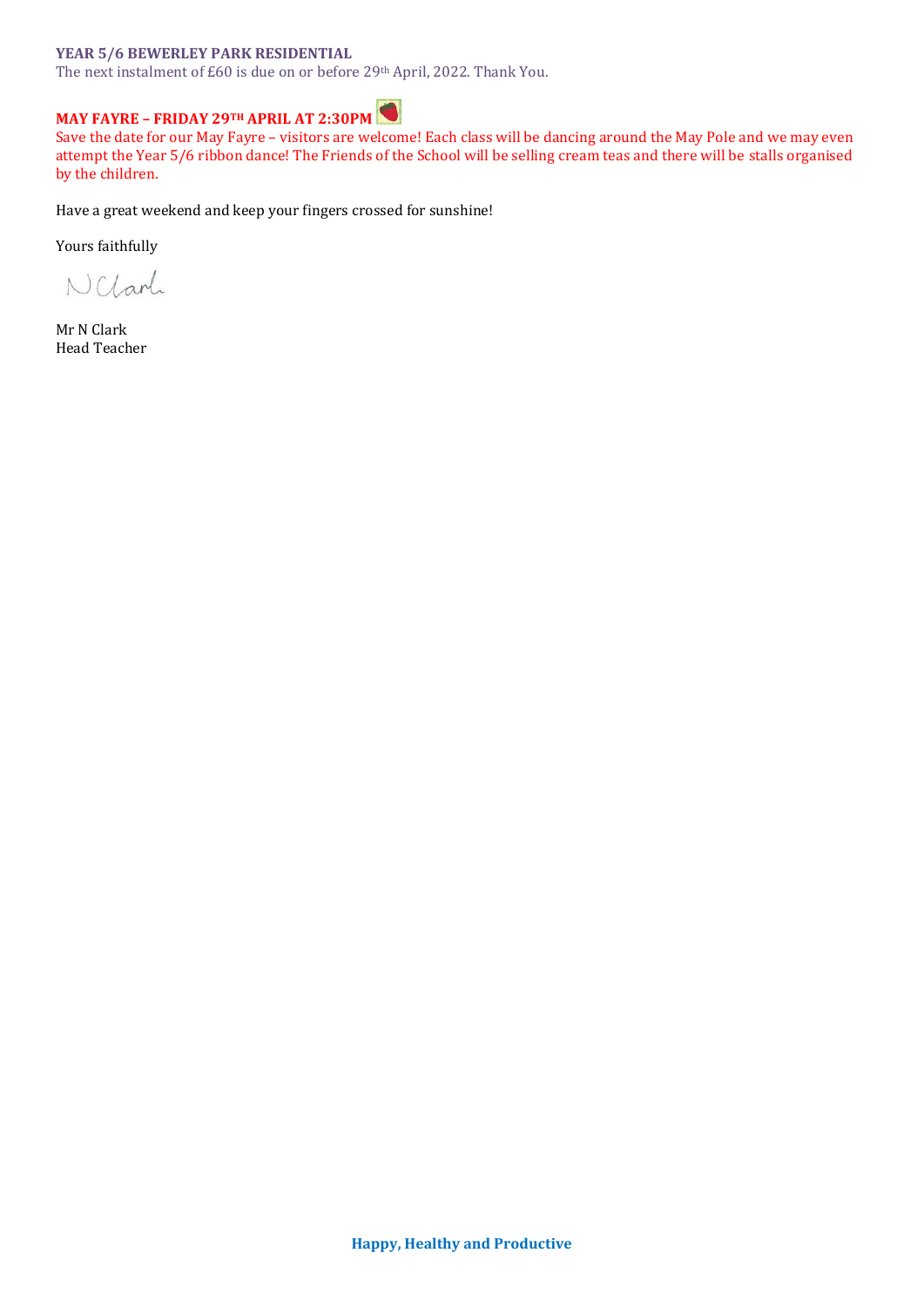

th April – Northallerton School Visit – Class 3 th April – Quicksticks Hockey – Years 5/6 – Northallerton Leisure Centre th and 8th April – Entries for Easter Egg Competition th April – North Yorkshire Fire Service - Cycling Safety Presentation – KS2 th April – May Fayre and Strawberry Teas rd May – Multi-Skills – Years 1/2 – Northallerton Leisure Centre th – 12th May – Year 6 SATS th May – Mini Tennis – Years 3/4 – Northallerton Leisure Centre th May – Multi-Skills – Years 3/4 – Northallerton Leisure Centre th May – Father Simon Assembly th May – Pre-School Forest Visit th May – Kwik Cricket – Years 3/4 - Northallerton Leisure Centre th May – Music For Life – Class 2

**ABSENCE NOTES**  Please could you ensure that you send in an absence note if your child has been off school. This is a legal requirement for the school to keep with the registers. Thank you.



Please note that school closes on Friday 22<sup>nd</sup> July for the Summer Holidays

# **AFTER SCHOOL CLUBS**

Please let us know your club arrangements for this term. Booking forms and Parental Contracts are available from the office. **CLUB ACTIVITES – W/C 4TH APRIL & W/C 25TH APRIL 2022**











| MONDAY 4TH APRIL 2022            | <b>COOKERY - EASTER BISCUITS</b>           |
|----------------------------------|--------------------------------------------|
| <b>TUESDAY 5TH APRIL 2022</b>    | <b>EASTER CRAFTS</b>                       |
| <b>WEDNESDAY 6TH APRIL 2022</b>  | <b>COMPUTER GAMES</b>                      |
| <b>THURSDAY 7TH APRIL 2022</b>   | <b>SPORT - FOOTBALL/OUTDOOR GAMES</b>      |
| <b>FRIDAY 8TH APRIL 2022</b>     | <b>FILM FRIDAY</b>                         |
| MONDAY 25TH APRIL 2022           | <b>COOKERY - SAUSAGE ROLLS</b>             |
| TUESDAY 26TH APRIL 2022          | <b>CRAFTS - CLUB DISPLAY BOARD ANIMALS</b> |
| <b>WEDNESDAY 27TH APRIL 2022</b> | <b>COMPUTER - POWERPOINT/GAMES</b>         |
| <b>THURSDAY 28TH APRIL 2022</b>  | <b>SPORT - MIXED OUTDOOR GAMES</b>         |
| <b>FRIDAY 29TH APRIL 2022</b>    | <b>FILM FRIDAY</b>                         |

| LUNCH MENU - from 4TH APRIL 2022                      | <b>LUNCH MENU - from 25TH APRIL 2022</b>                   |
|-------------------------------------------------------|------------------------------------------------------------|
| Main Choice OR JACKET POTATO = JP                     | Main Choice OR JACKET POTATO = JP                          |
|                                                       |                                                            |
| Monday - Cheese & Tomato Pizza OR JP with Baked Beans | Monday - Cheese & Tomato Pasta Bake OR JP with Baked Beans |
| Tuesday - Chicken & Broccoli Pasta Bake OR JP with    | Tuesday - Chicken Wrap OR JP with Cheese                   |
| <b>Cheese</b>                                         | Wednesday - Minced Beef & Vegetable Pie OR JP with Cheese  |
| Wednesday - Minced Beef & Yorkshire Pudding OR JP     | <b>OR</b> Baked Beans                                      |
| with Tuna                                             | Thursday - Sausage in a Bun OR JP with Tuna                |
| Thursday - Sausage & Mash OR JP with Cheese           | Friday - Harry Ramsdens Battered Fish OR JP Chicken Mayo   |
| Friday - Fish Fingers OR JP with Chicken Mayo         |                                                            |